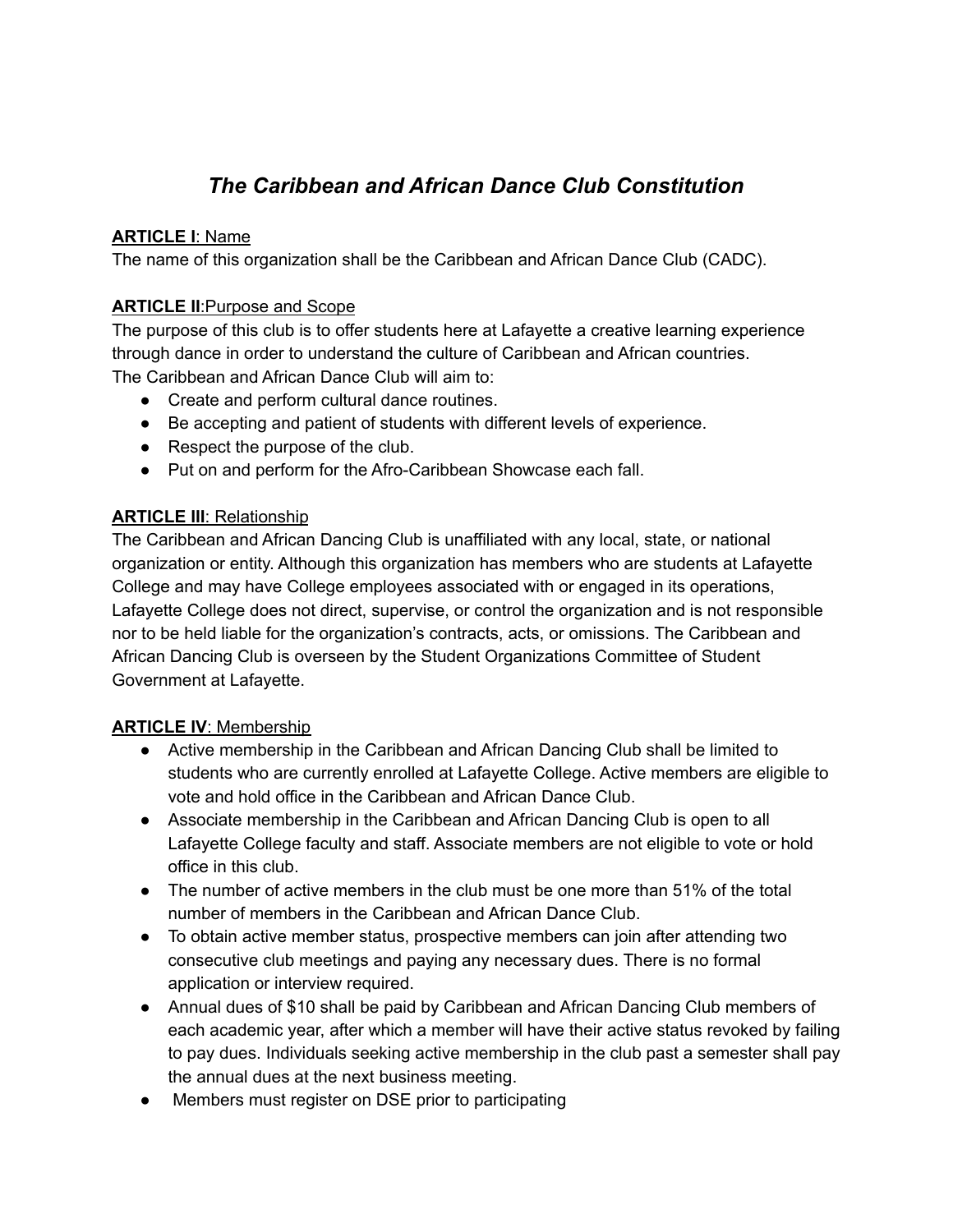● Membership in registered student organizations are open to all students of Lafayette College, regardless of race, religion, sex, ability status, national origin, color, age, gender identity, gender expression, sexual identity, or veteran status.

## **ARTICLE V:** Organizational Leadership

The Officers of the Caribbean and African Dance Club shall be the President, Vice President, Choreographer(s), Secretary, Public Relations and Treasurer. These officers make up the executive officers must be the current Lafayette College students.

The President shall:

- Inform members about meeting schedules.
- Organize the performance schedules
- Assist in creating the dance routines
- Reach out to other schools pertaining to the Showcase and other events

The Vice President shall:

- Assist President in creating dance routines
- Assume the role of President if the current President is not able to so for unique reasons.
- Attend budget meetings

The Choreographer(s) shall:

- Create majority of the dance routines for performances
- Work closely with the President to create a detailed schedule to follow during practices for the semester

The Public Relations Officer shall:

- Control all social media pages
- Actively advertise the club to recruit members

The Secretary shall:

- Take attendance
- Record the name of members that did not give their dues.
- Keep record of upcoming events

The Treasurer shall;

- Collect dues
- Inform to President/Vice President members who did not give their dues.
- Update the budget requests
- Attend budget meetings
- Work closely with the secretary to keep a record of other important things that may arise.

## **ARTICLE VI**: Elections

The terms of all officers of the Caribbean and African Dance Club shall be one year, with the exception of students abroad who will step down from their position. Officers may serve multiple consecutive terms. Voting will occur every time there is a vacancy on the board that needs to be filled.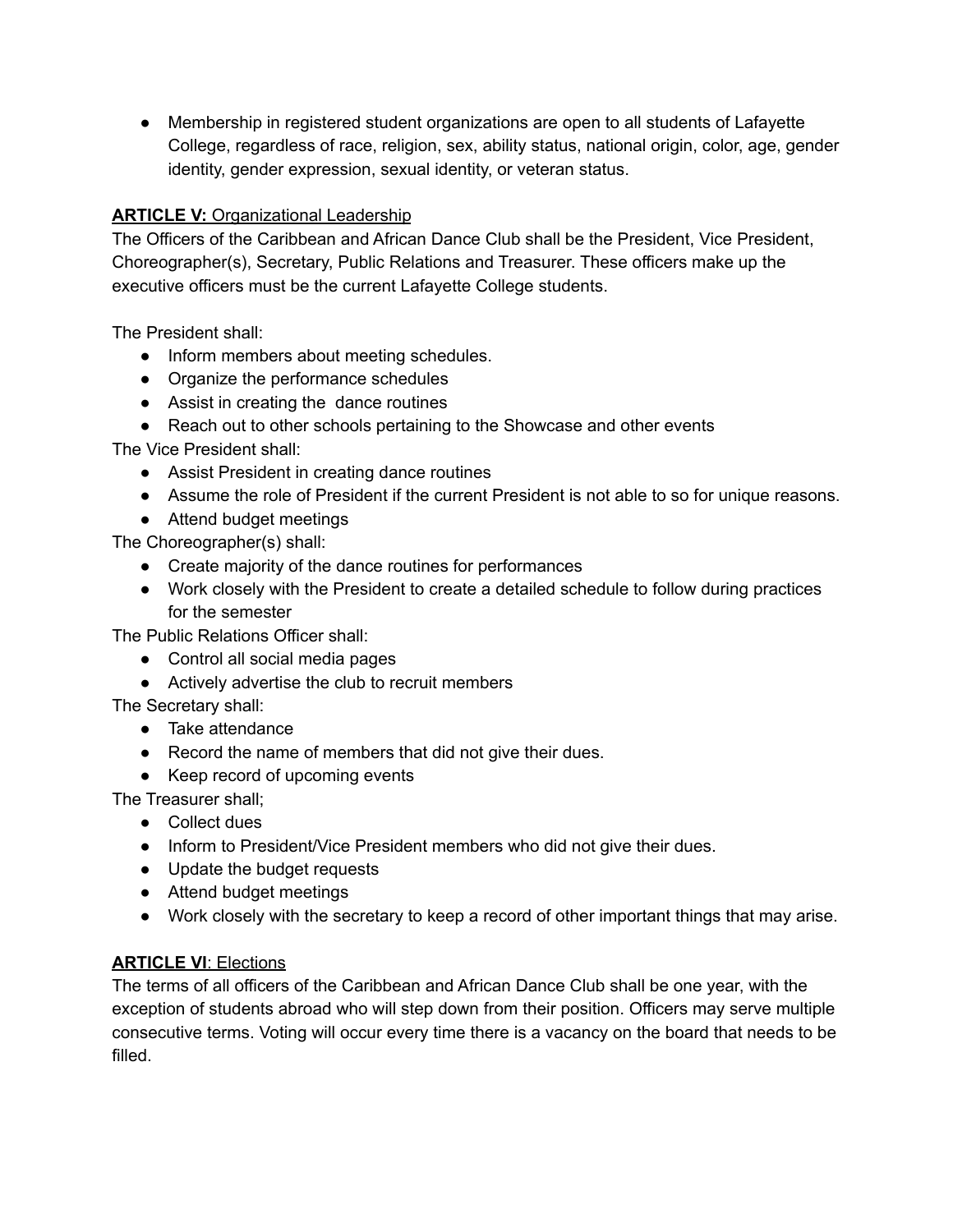The President of the Caribbean and African Dance Club will open the election meeting(s) by seeking nominations for each office in the following order:

- 1. President
- 2. Vice-President
- 3. Choreographer(s)
- 4. Secretary
- 5. Public Relations
- 6. Treasurer

Any active member of the Caribbean and African Dance Club may nominate any active member for a position, including themselves. All nominations must be accepted by the nominee in order to be considered.

- Nominations will be closed by the President after all nominations are accepted for each office.
- In the event that only one individual accepts nomination for a position, they will assume the position for the coming semester. If two or more individuals accept nomination, it will be put to vote.
- Voting shall occur by a secret ballot distributed to each active member of the Caribbean and African Dance Club in attendance at the meeting. A majority is required to elect Executive Officers.

Once a newly elected board official accepts his/her role, they must follow the guidelines for their position. Any violation of their role will result in a call for impeachment. Process for impeachment will go as follows:

- 1) The defendant will be notified if their position on the board is being questioned
- 2) A board meeting will be held to discuss plans for impeachment.
- 3) From then an impeachment trial will be organized and a date will be set.
- 4) When the day of trial arrives, the defendant will have the opportunity to defend his/herself.
- 5) The board will then vote after the impeachment hearing and a majority vote will decide whether or not the defendant gets removed from his or her position.

## **ARTICLE VII:** Meetings

At least one "business meeting" shall be held of the Caribbean and African Dance Club per semester during the fall and spring semesters at Lafayette College. Proper notice must be given before all business meetings. At least one "social meeting" shall be held twice a month and it shall be marketed in such a way that the general members are all made aware of the organization of such a meeting.At least 25% of all active members must be present at any meeting in order for business to be conducted, and at least 50% must be present at Election meetings.

Procedure for CADC meetings/practices will go as follows:

- Members will arrive and the secretary will take roll calls.
- After attendance any announcements that are needed to be made will be announced to the general body.
- Choreographers will initiate practice with stretching.